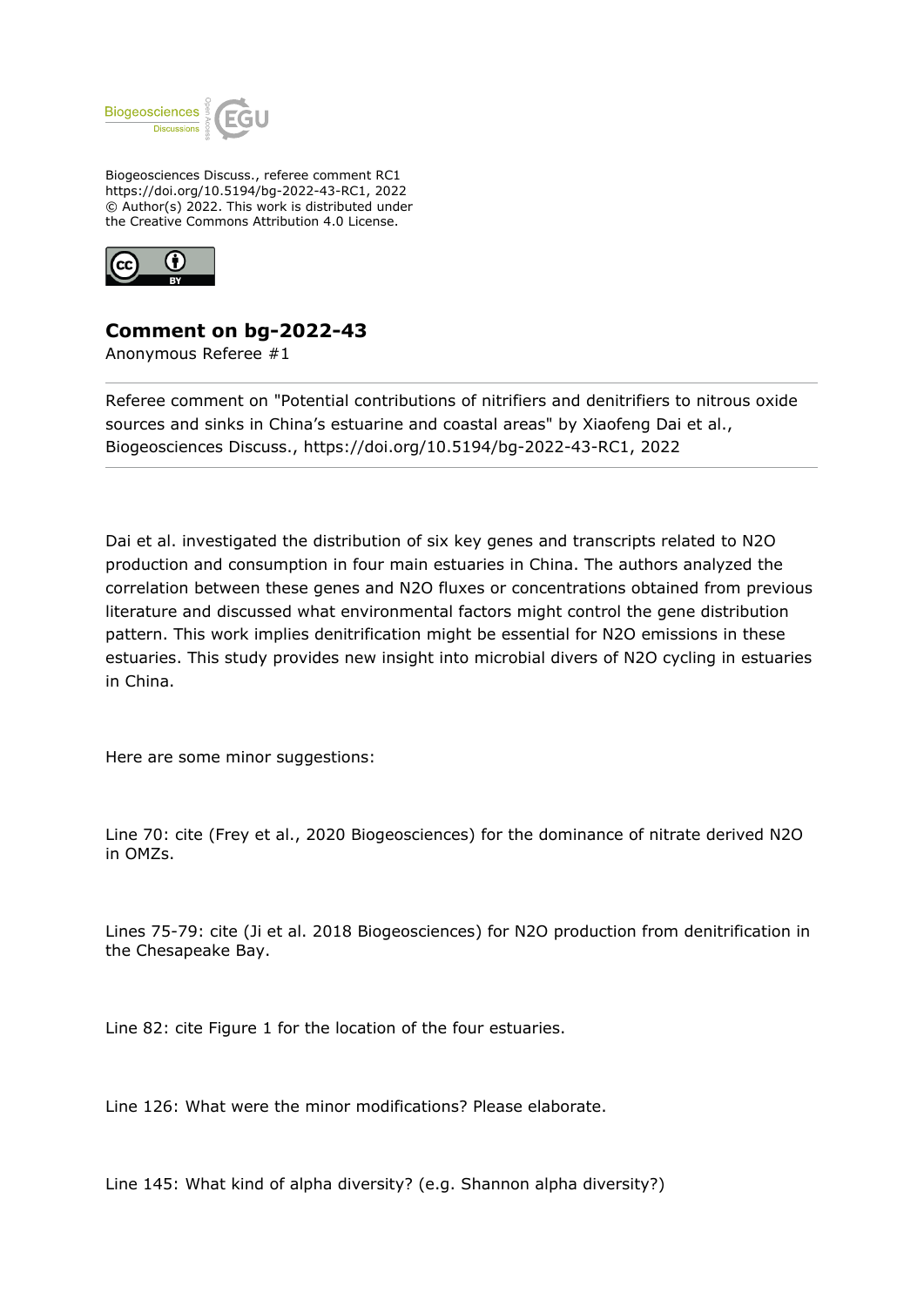Line 148: 'The top 10 most similar sequences of each OTU were used as references.' It is not clear how the taxonomy of the OTU was assigned. Did you use the taxonomy of the top 1 reference as the taxonomy of the OTU or the dominant taxonomy among all 10 references? Please explain this.

Line 235: accounting for % and % of N2O production-related gene abundance

Line 240: I believe you meant to say 'one to two orders of magnitudes'.

Line 291: should be (Figure 4b). Abundance was not reflected in Figure 4a.

Line 376: need to tune down this sentence here since N2O emission is controlled by both N2O production and consumption. You could say 'suggesting that acidification of the ocean may decrease N2O consumption potential.'

Line 345: Since the four estuaries were sampled in different seasons, it would be useful to see some discussion about how different seasons might affect the distribution of genes and transcripts.

Lines 388-404: nosZ clade I was transcribed more even though nosZ clade II genes were more abundant (Figure 3 i). The discrepancy between nosZ DNA and transcripts is worth discussing.

Lines 415-416: (a) are these datasets measured from the same months or years as the microbial samples? Or they are mean values of some sort? Please provide a little more detail here. (b) why use gene abundance as indicators but not transcripts? The latter shows 'activity' in some sense. Could you present the transcript data in Figure 6 or the supplement?

Line 456: additional citations should be included here: (Bertagnolli et al., 2020 Environmental Microbiology reports) and (Sun et al., 2017 Frontiers in Microbiology).

Figure 1: I suggest adding sampling time for each estuary in the figure.